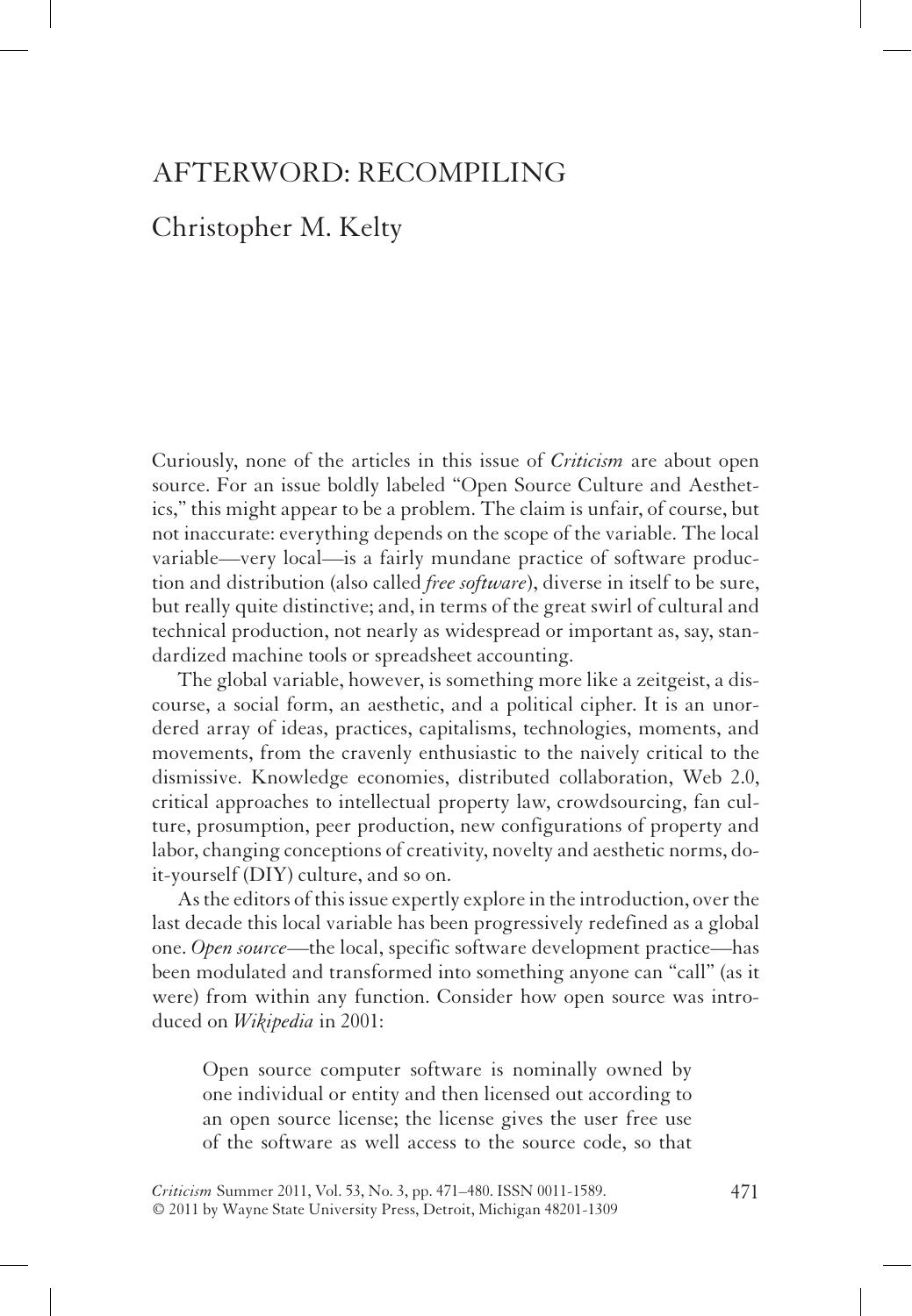the software can then be further developed by whoever is interested.

(http://en.wikipedia.org/w/index.php?title=Open\_source& oldid=271554)

And then consider the entry from 2011:

The term *open source* describes practices in production and development that promote access to the end product's source materials. Some consider open source a philosophy, others consider it a pragmatic methodology. Before the term *open source* became widely adopted, developers and producers used a variety of phrases to describe the concept; *open source* gained hold with the rise of the Internet, and the attendant need for massive retooling of the computing source code. Opening the source code enabled a selfenhancing diversity of production models, communication paths, and interactive communities. . . . Subsequently, the new phrase "open-source software" was born to describe the environment that the new copyright, licensing, domain, and consumer issues created.

(http://en.wikipedia.org/w/index.php?title=Open\_ source&oldid=418767638)

Aside from demonstrating what happens to clarity of thought in the hands of *Wikipedia,* this change, which occurred sometime around the summer of 2005, represents a moment of historical forgetting, in which something concrete (a bunch of programmer geeks and their Silicon Valley admirers rewriting the once-beloved tools of university computer science departments and distributing them freely on the Internet by using a clever legal license) is replaced by something abstract (a philosophy or a pragmatic methodology of production in which access to the sources is promoted), and in the process the causal relation between the concrete and the abstract is reversed.

On the one hand, this is simple misrecognition (Marx is rolling in his grave, but probably not uninterested in how this change can be so clearly captured in the detailed revisions of *Wikipedia*—a veritable cinema of ideological formation). There are concrete, empirically specifiable, and material realities to *open source* and the rush to replace them with a label like *peer production* can only obscure that there is something called open source software production, that it consists of specific practices and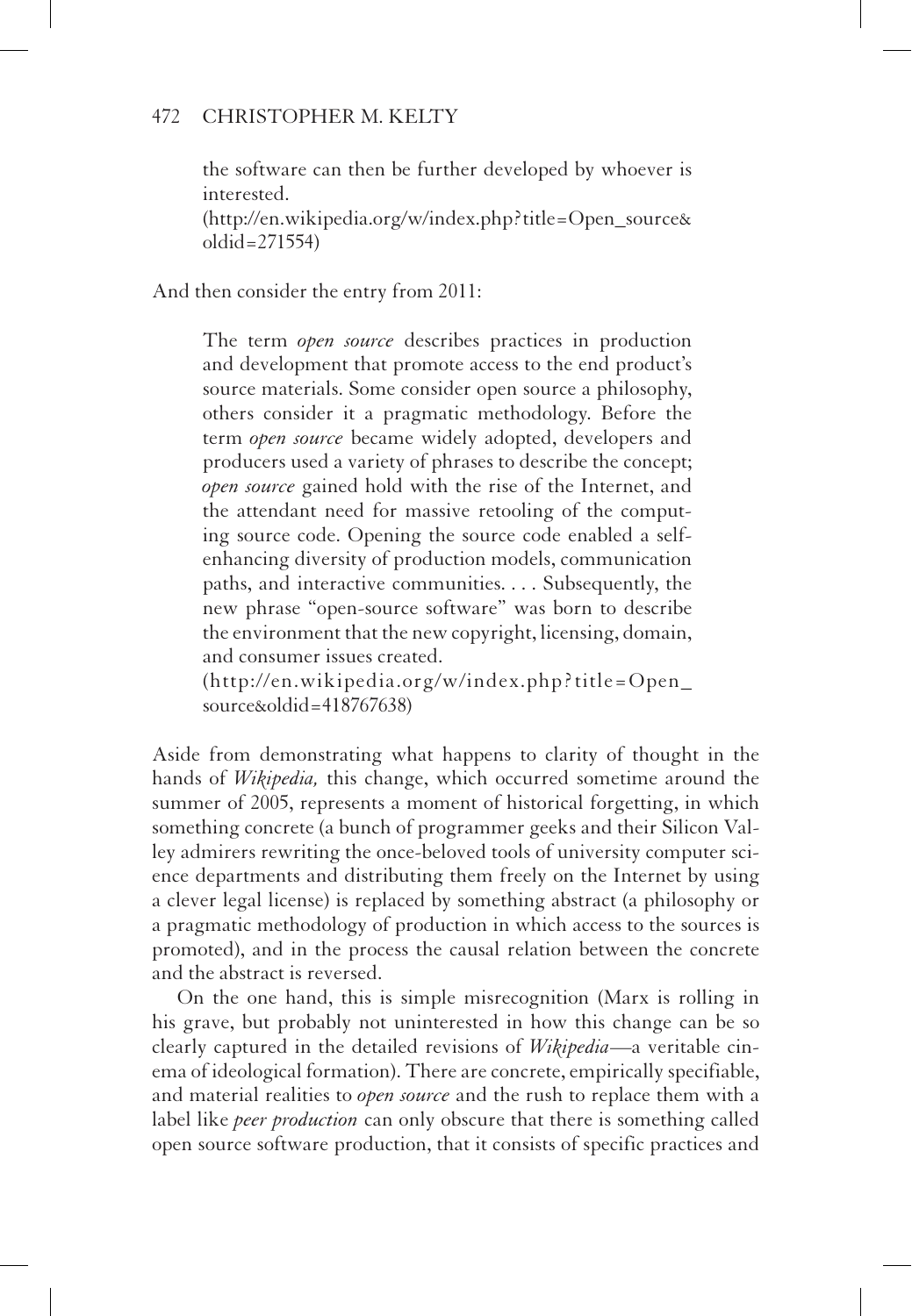technologies, and that it is, for the most part, an ongoing concern in the heart of the information technology industry. And what's more, it is increasingly a practice with none of the glamour or historical grandiosity attributed to it early on but with real effects on how that industry operates as part of contemporary capitalism.

Indeed, whatever open source was around 2001 (and ergo, whatever the Internet was), it's a dramatically different thing around 2011. In 2001, self-important geeks like Eric Raymond and Richard Stallman (the only people scholars ever seem to consult on the subject) controlled a discussion about the production of free software and the nature of the Internet, aided and abetted by semicapitalists and hybrid entrepreneurs like Bob Young (Red Hat software) and Tim O'Reilly (O'Reilly Publishers). In 2011, by some estimates, paid employees of blue-chip companies like IBM, Intel, Apple, Hewlett Packard, and Google perform more than 75 percent of the production of open source software, and most projects are in the process of formalizing their existence as corporations, nonprofits, or foundations.<sup>1</sup>

Today, *open source* in the industry generally still means what it did in the past: openly licensed software applications for installation on a personal computer (PC) or server, often software of an infrastructural sort. Except that nearly every term in this definition has also changed, in some cases starkly. Perhaps the most dramatic shift has been the replacement of the architecture of the PC and its software by devices and their *apps* (applications). All this can still be conducted as open source software production and very much is by the likes of Google and the hundreds of companies they have bought—but it hardly has the same meaning as it did in 2001. The discussion amongst geeks—such as it is, muted and subterranean, and primarily for those who still insist on the label *free software*—has turned to the problem of how free software has become impossible in the age of *cloud computing, software as a service,* or, more generally, the explosion of apps and their stores.<sup>2</sup> As our style of computing shifts away from the standalone PC and its applications to one where all our applications and data are hosted by corporations charging for the services (or giving it away gratis in hopes of winning advertiser dollars), the ideals of free software—grounded in individualism and self-help, mutual aid, and freedom to transform our technologies—become harder to implement or even imagine.

Thus has debate turned from a focus on proprietary applications and infrastructure to a general concern with the proliferation of closed platforms like Facebook and Google; a confused welter of concern about privacy, net neutrality, and security; and a lingering concern about the sustainability of the utopian alternatives that free software represents.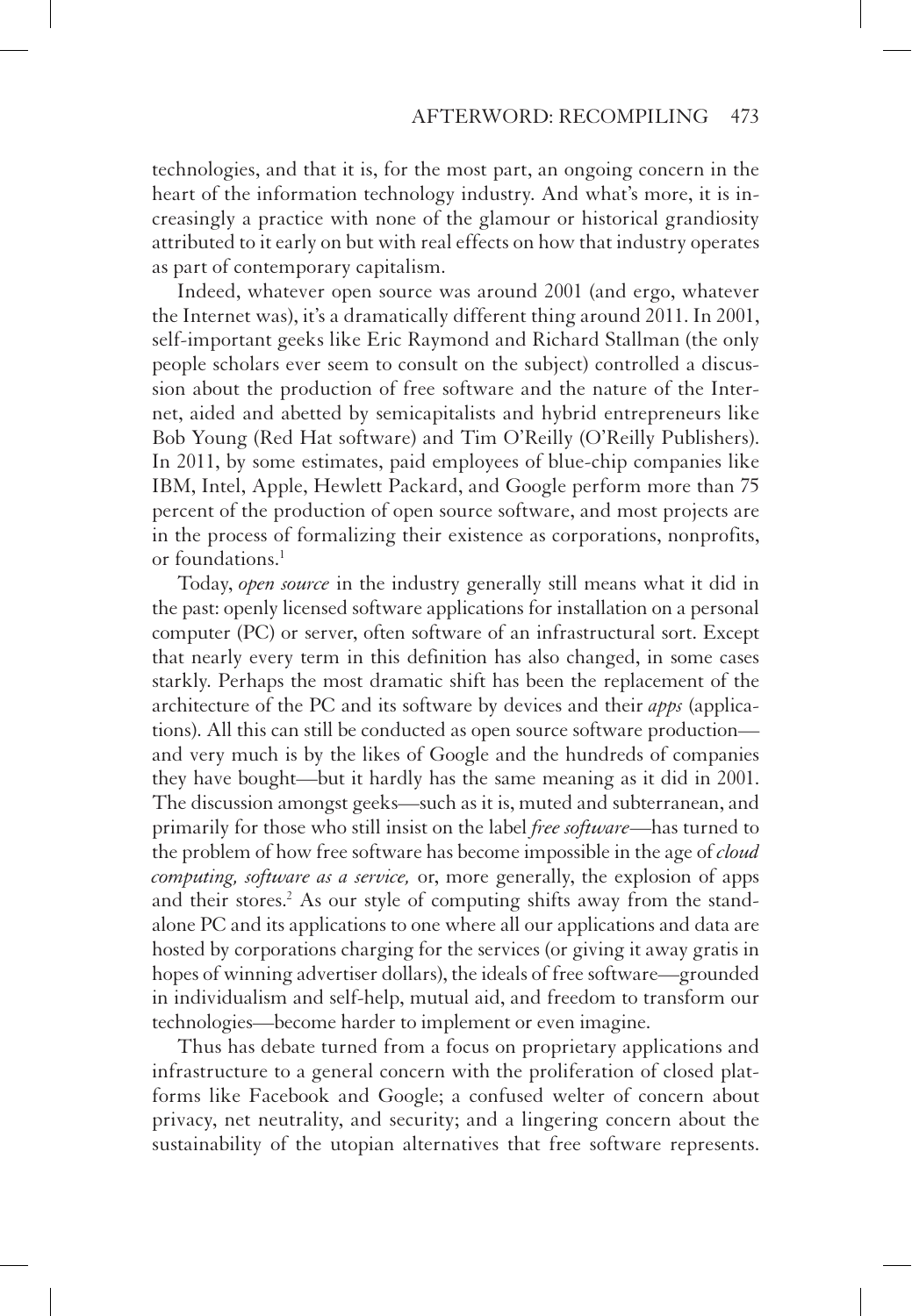Despite Google's claim to use and value all open source technology, the fact remains that there is but one Gmail, and they control it absolutely. Gone from most debates is any discussion about the magical powers of self-organizing distributed collaboration. Software engineering, anyone involved eventually discovers, is still fiendishly hard to do well.

On the other hand, there is something like conceptual specification happening in this move from open source software to open source generally and especially in pieces like those included here. It concerns whether this materially specific set of practices actually represents or stands in for a more general historical transformation—something that crosses all domains of production and consumption, not just those narrowly associated with software, networking, and information technology. In my own ethnographic work, I noted that this intuition (that open source is something more than just ways of producing and distributing software) follows remarkably quickly on the heels of understanding the details of the practice. What I just characterized as misrecognition is instead almost uniformly experienced as a profound recognition—indeed, even a revelation.

No doubt, some such recognition birthed this special issue of *Criticism* devoted to "Open Source Culture and Aesthetics." It's too bad that the actual practice of open source software production (especially free software and its real and imagined utopias) is not the subject of more intense, sustained *cultural* analysis, but it is certainly no tragedy. I may be the only person in the world to feel this particular pang of loss. However, it is nonetheless curious that software and its material, technical, and economic gallimaufry are not more central to the general analysis of *open source culture* (open access, open commons, open science, open societies, or openness generally) in these pieces and others like them.<sup>3</sup> As I said, the accusation is unfair (in this issue, both Stephen Voyce and Ben Roberts delve into the details of open source software circa 2001 as part of their arguments), and certainly the great majority of work in the humanities simply continues in blissful ignorance of software, open or not. Nonetheless, the point is whether software *matters* or not to the way culture turns out.

The desire to see open source *software* be relegated to the status of just one expression of open source *culture* stems no doubt from the sense that software is an instance of culture, not a cause of it. And as a result, the existence of open source (both local and global variables) instantiates a drive to search for its antecedents, its ghostly predecessors whose recognition now can help make sense of how open source must have come about, and how open source software will have turned out to be just an instance of this more general historical process.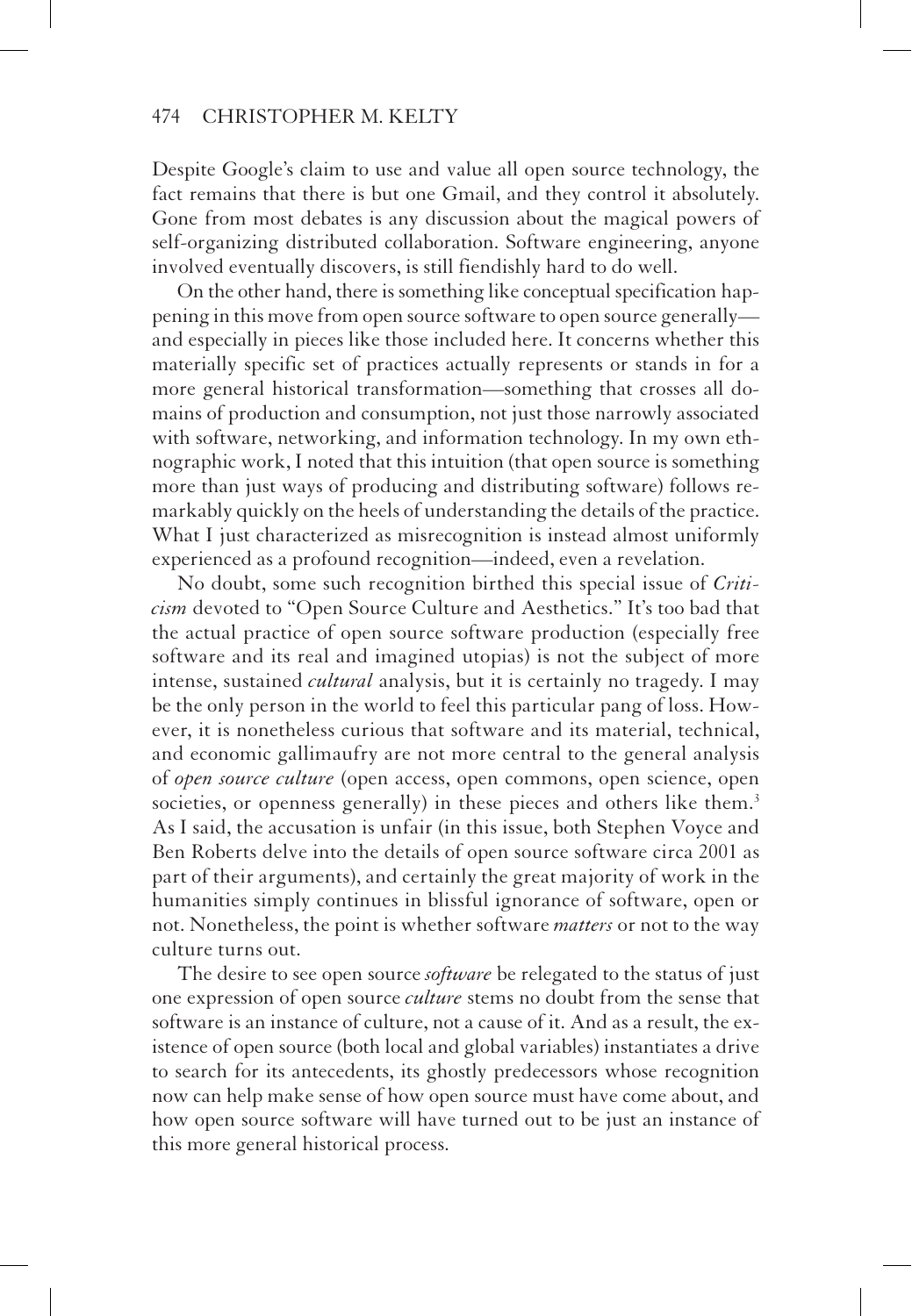It is almost as though software as a *problem* disappears in the way same way software as a *thing* does: by being compiled into a set of binaries that run in the background but are no longer legible as such.

Each of these pieces engages in, or observes, something like *recompilation*—in particular, a recompilation of the sort that renders the sources themselves virtually inaccessible. Ken Thompson (the coinventor of UNIX) described this process in his Turing Award speech, a very short, very intense meditation on the impossibility of trusting source code. The speech is concerned with hackers and security and trusting code, and has its own set of interests and contexts, but the point of his observation was that no matter how much scrutiny one undertakes, a program (in his example, one that produces its own source code as its output) can hide its origins in the process of being compiled, run, and the output recompiled.<sup>4</sup> It is this moment of recompiling the source code that is akin to *historical forgetting:* the moment when one starts to see a general abstract cultural form instead of a concrete historical one. It is this moment that all these pieces observe, reflect on, or in some cases perform.

Roberts's piece most directly addresses this problem: the movement by which Yochai Benkler was able to recompile the practices of free software into something more general and ostensibly universal, called *peer production.* Benkler's work is curious: it has been incredibly influential in general without ever being taken seriously in its specifics by its intended audience of lawmakers (the Digital Millennium Copyright Act [DMCA] still stands, copyright still expands, and commons are as hard as ever to defend legally).

What Benkler's move from free software to peer production obscures is that all his examples (with the possible exception of car pooling) are either variations on free software or directly dependent on the tools, networks, licenses, and practices innovated therein. It is only by strategically ignoring the material and practical assemblage of things that emerged through free software and the Internet (which I continually insist are of a piece), in favor of a focus on the economic implications of different legal regimes (which is Benkler's bailiwick, after all), that he can reduce free software to one instance of a more general and new mode of production. Compile base into superstructure, discard source code, run superstructure to generate a new explanation of the base. Repeat as necessary.

But lawyers and economists are doing this *all the time,* with every phenomenon around us. We hardly need Marx or "immaterial labor" to diagnose this constant recompilation of what were once concrete material arrangements of power into simple binaries of legal and economic orthodoxy. But we do need, I think, to better resist it. Roberts's recognition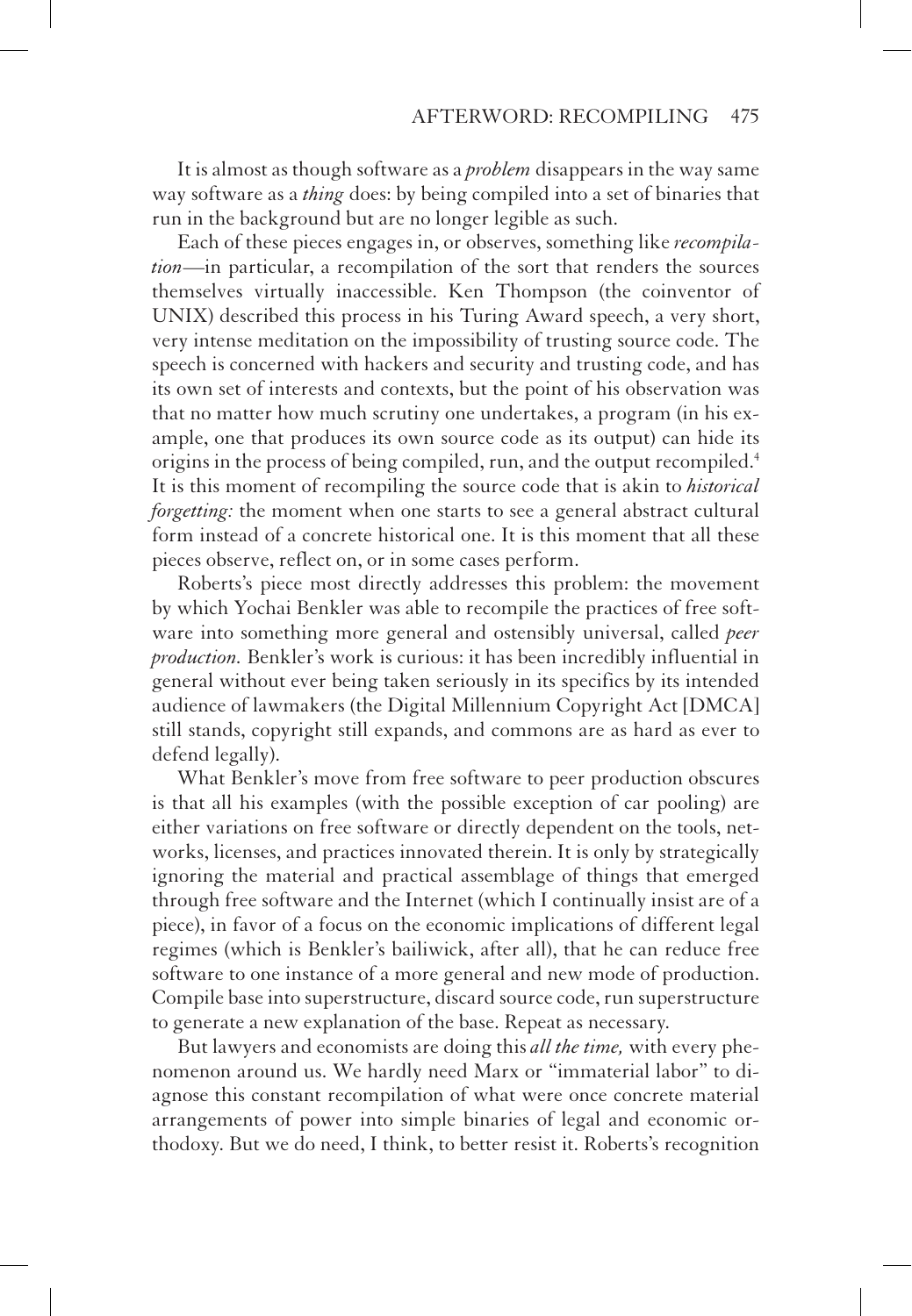of *individuation* is a good step in this direction: free software projects are indeed *projects*—not firms, not nonprofits, and not voluntary associations. They have an individuated organizational component, but it is not reducible to any of the forms we know. And indeed a similar diagnosis might be made of the more recent reliance on the language of *platform* to identify this individuation problem.5 Nonetheless, it is the case that many of the existing free software projects are undergoing a transformation from this novel individuation to something more familiar (e.g., Star Office begat Open Office, which was bought by Sun Microsystems, which was bought by Oracle. While the software is still open source in a recognizable sense, this formalization of the project's status as one engineering project amongst others in Oracle's portfolio cannot be without consequence).

Voyce's piece participates in the misrecognition but only by way of prelude. His sources for explaining the rise of an open source poetics are capsule histories of open source software and the intellectual property struggles of the last quarter century (and its centuries-long prelude).<sup>6</sup> At a surface level, all this introductory work is still quite necessary. Both the pathologies of intellectual property and the success or failure of open source remain a *mysterium tremedum* for the majority of scholars out there: they have yet to have their revelation. For Voyce's piece, recompilation is quick work—what really makes a difference is not open source software but open source poetics, or what used to be called found poetry, concrete poetry, appropriation, language poetry, and so on, but has since been modulated, upgraded, reverse engineered, and reconcocted by folks at UbuWeb or Poetic Research Bureau into a new brew. Open source software is a warrant and agent of legitimation for open source poetics. But I wonder how it would look if the story of open source software detailed what it looks like now (bureaucratized, nonprofit-ified, App-happy iPoetry?), not what it looked like ten years ago? But Voyce's intuition about this strikes me as accurate: one should turn to the work of poets first, and not the work of intellectual property lawyers (critical though they be) or free software demagogues, to make sense of what's happening both to poetry and through poetry to software and culture. Lest I be confused with a demagogue or seen as nostalgic for the heady golden days of free software, I actually think UbuWeb and its partisans represent a more chthonic practice than either free software or its peer production mirages. It's never a simple question of causation or precedence, but of the emergence of new forms, and contemporary poetry is (as hard as making this claim might seem) where open source gets some of its sources.<sup>7</sup>

There are two moments of recompilation in Leisha Jones's piece in this issue of *Criticism:* one is the relation between the historically proximate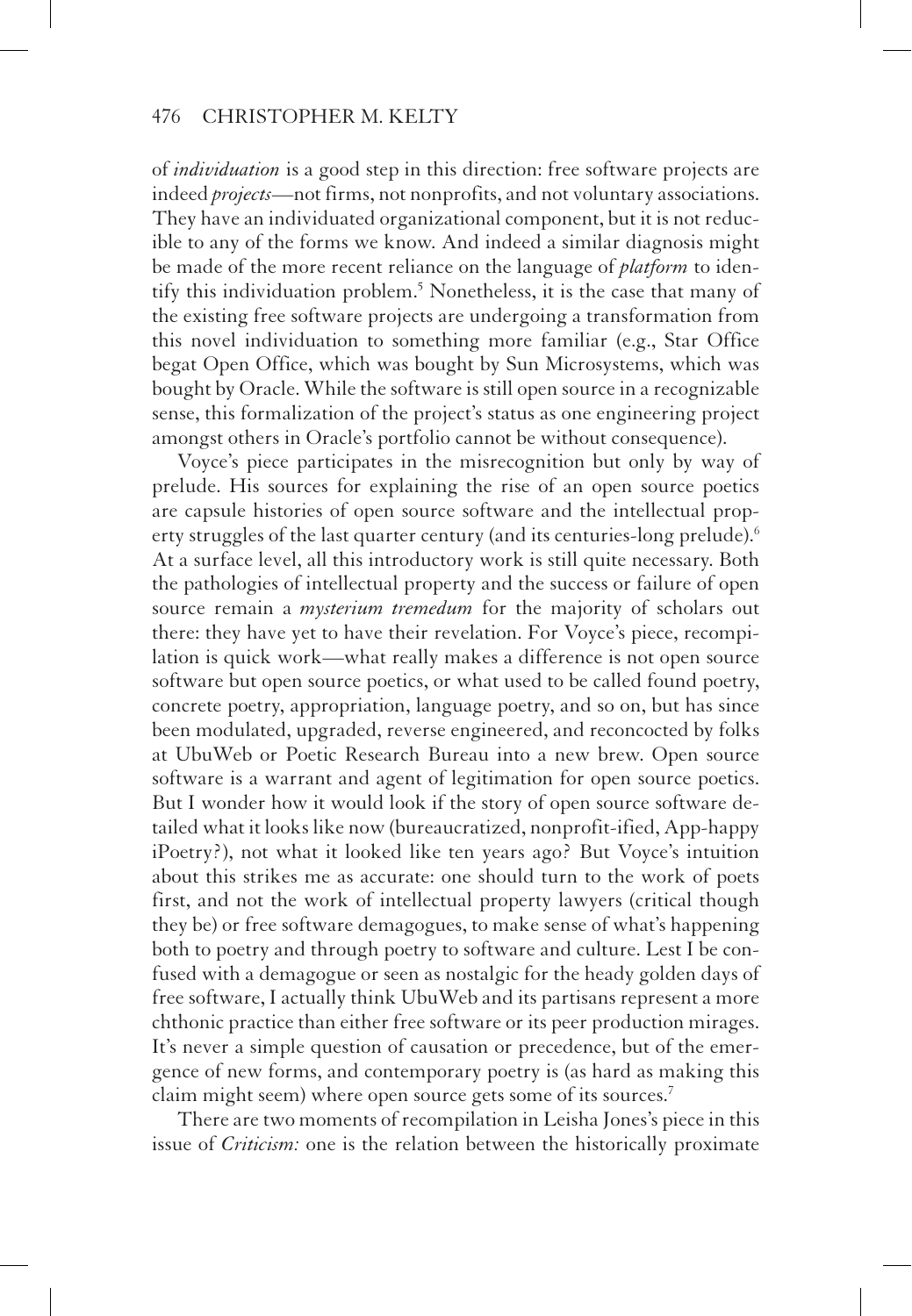problem of *fan fiction,* or fan culture after the Internet, and the more distant *Bildungsroman.* The piece is enlightening because, like Voyce's, it observes a difference between the kinds of writing that preceded open source and those that follow it, but in this case without any explicit reference to the actual practices and techniques of open source software.

If my own hazy ethnographic recall serves me, fan fiction evolved in close companionship with some open source software communities, with no small number of overlapping participants trading ideas, texts, problems, and issues back and forth—most obviously issues of copyright and fair use, but also concerns about distribution, the generation, and sustainability of communities and the necessarily uneasy relationship with the industry that can give or take its life (to use an admittedly clumsy *Twilight* metaphor). Stretch this process out in time, as an exemplar of *Bildung,* and one has the makings of a sociologically rich explanation of how hacking and fan-fiction (fanfic) writing together generate proper ways of becoming for this generation and the next: a problematic that Jones labels with that incredibly ugly word *prosumer* replete with the contradictions and deceptions therein.

But the appearance of the prosumer is the second moment of recompilation: the *open source novel* becomes less about a concrete set of new ways of being (new forms of property, new interactions with people, new tools for making videos or distributing texts or building one's own fanfic fan base) and more about a set of subjectivities and collectivities (girl hordes) enmeshed in the processes of capital and desire (sensate, brand, jouissance, friend, stereotype, polyglot). The prosumer is more a suspect in Jones's mystery than a protagonist, and this is good. But it fills the same role in the work of those who celebrate it (e.g., Ritzer and Jurgenson)<sup>8</sup> as peer production in Benkler's work: a way of collapsing the material specificities of capitalist production into a figure that has always already been lurking in capitalism, a figure repressed by the binaries of production and consumption. Such a logic is entirely too complex to be useful to anyone, unfortunately—but, as Jones intuits, not irrelevant to contemporary *Bildung.*

Alexander Galloway's piece in this issue of *Criticism,* finally, is blunt about open source: "The open-source culture of new media really means one thing today: it means open interfaces" (para. 22). This might be an effect of recompilation rather than an instance of it: it's not hard to distinguish between this open source and that open source, provided one takes the time to do so. But recompilation discards the source (open source software), as it were, and introduces the new runtime instance of open source (culture) to which it becomes possible to object, probably for the right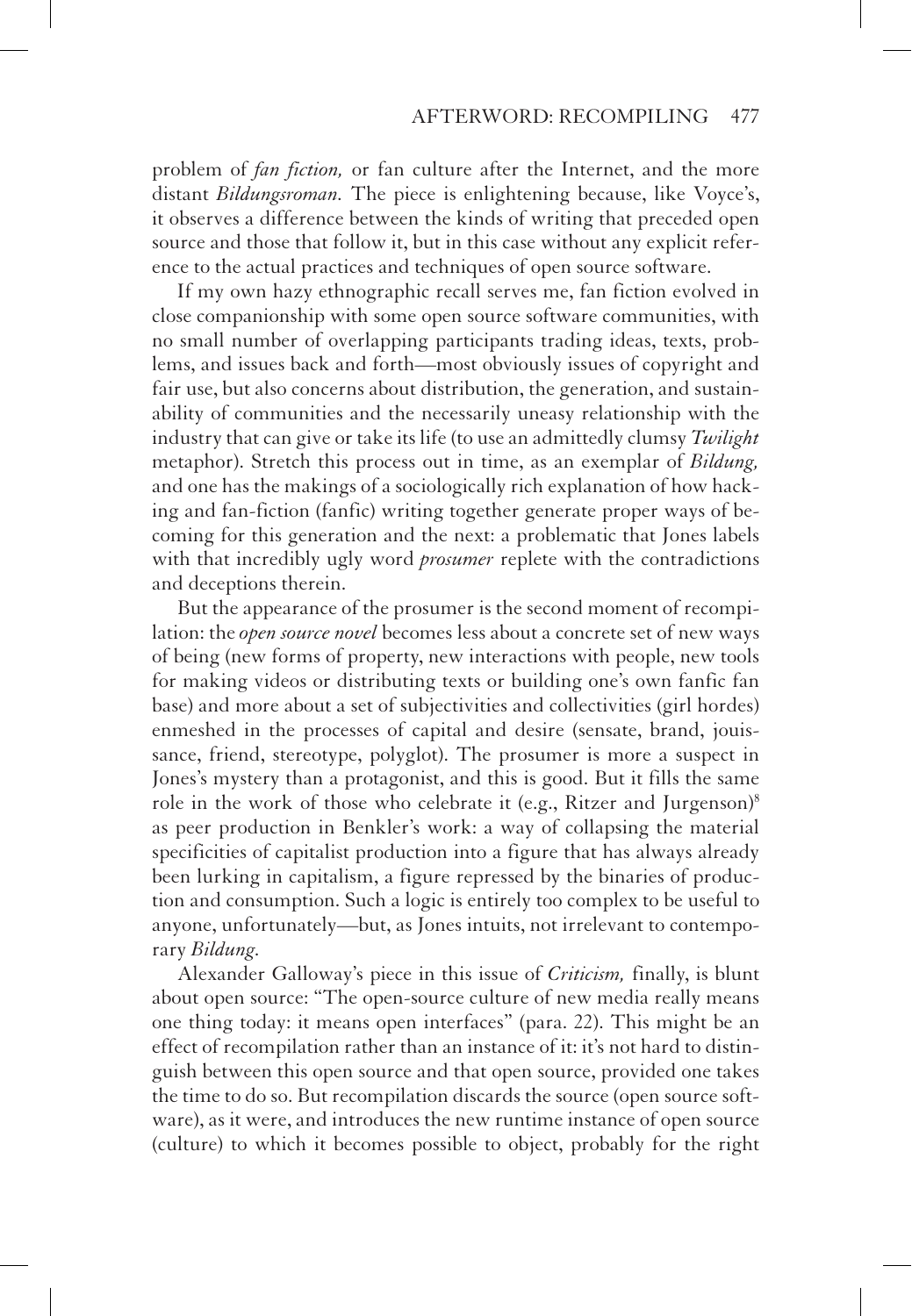intuitive reasons, as something that is blinding us to our own interests. Thus does Galloway counsel: "The interesting question is not so much whether open source is 'more open' or 'less open' than other systems of knowledge, but rather the question 'How does open source shape systems of storage and transmission of knowledge?'" (para. 22). And, we are beguiled by the "short-term candy of openness as such" (para. 24) and risk mistaking a very local variable for the global one: the renewed spirit of capitalism. I think I agree.

Galloway's quarry is elsewhere, however, though not unrelated: the state of academic media studies. Galloway's critique of Lev Manovich's work is also concerned with a moment of recompilation: Manovich's focus on cinema as the original new media. For Manovich, new media in its contemporary specificity is compiled into a cinematic formalism. It becomes a variation on a theme that only now appears to have been the first instance of new media. Such a move strikes me as remarkably common in new media today (witness the spate of books about when old media were new), even if Manovich's performance of it is somehow more influential and appealing to those with nostalgia for the age of the *auteur.* Galloway's critique of the seeming disappearance of history is appropriate then: the work of thought in Manovich's case—the reduction of new media to the thing that cinema was always about to give birth to—cannot even take place without a forgetting of the specificities of history.

To some extent, the fate of media studies hangs on the question of whether this history matters. In some ways, as in nearly all mainstream sciences today, the accurate and responsible recognition of history in media studies remains irrelevant—or at least only rears its head when a priority dispute or a prize is at stake. This could be the becoming-scientific of media studies, or it could be fodder for another generation's critique and reformulation. For my money, reducing new media to the formalisms of cinema has a different and more troubling effect: it carves out for new media studies a space focused strictly on the aesthetics of interaction, especially those studies that involve perceptibility, the body, and affect. What does this carving leave out? Might it be possible to learn something from open source software that would highlight the negative image of this carve-out, the kinds of new media–enabled practices, problems, and art forms that are really not participating in quite the same set of problems as cinema or new media recompiled as cinema? What are the effects of this appeal to cinema, in contrast to an appeal to actually existing new media?

Finally, perhaps not unrelated, it is (to me) surprising that that none of these pieces reflect, even if only in passing, on whether *open source* means anything for scholarly production in the humanities itself. This could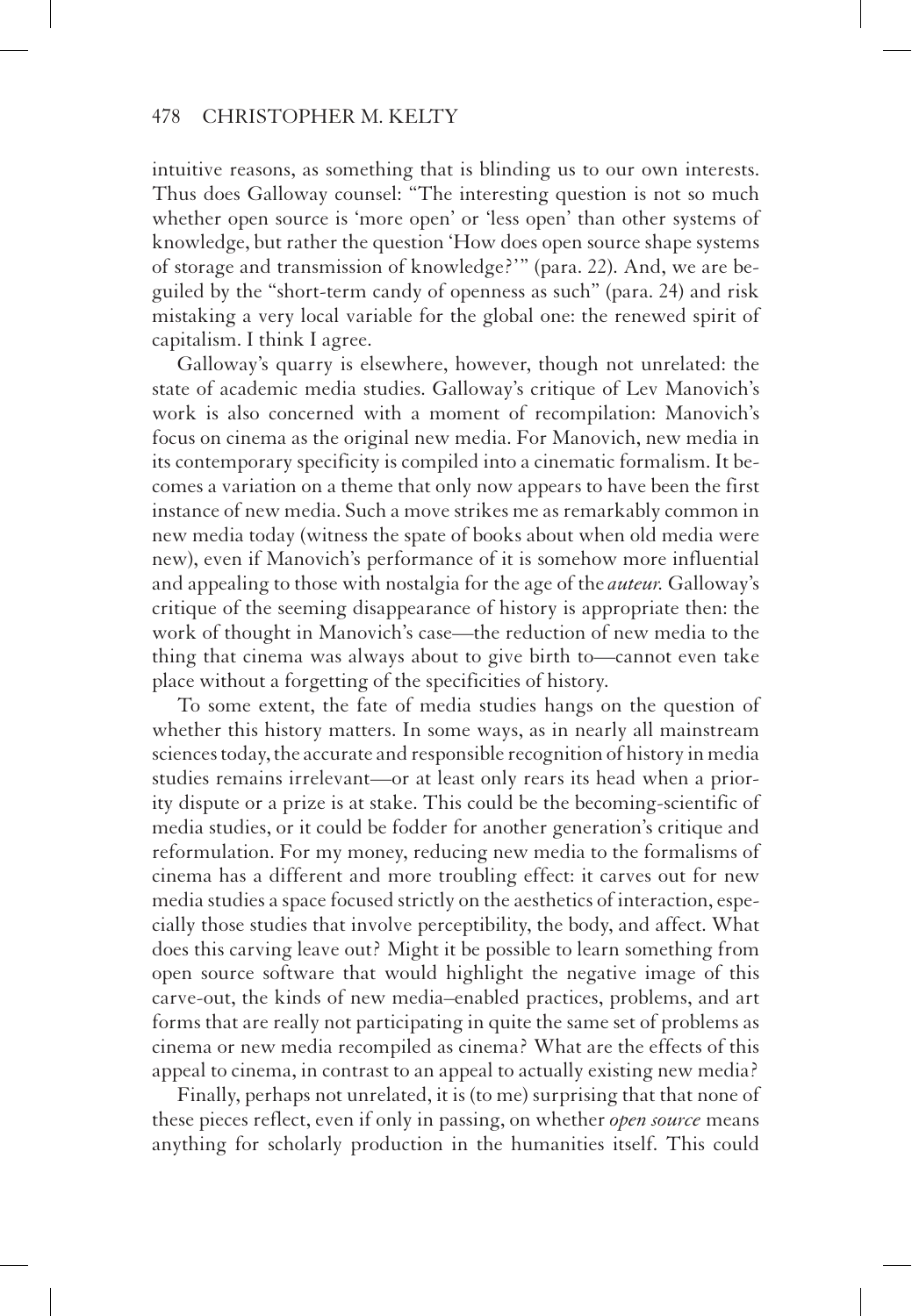unfold in several dimensions. In the simplest dimension, it is a question of whether open access is compatible with humanities scholarship? Why is there such resistance to it in the humanities? Of what advantage is it to allow giant corporations to control nearly every stage of the production of our work and to charge us unsustainable sums for the pleasure? How might it be possible to use our scholarship to help transform the system of hiring, promotion, and tenure into one that both values and validates the *availability* of work in any medium and not its inaccessibility and restriction to the standard-form written article? I'm all for critical suspicion around open access and its utopian promises, but there might be a baby/ bathwater problem needing our attention here.

But there are other dimensions to this, as well: if open source means open interfaces today, what does that mean for humanities scholarship? I know what it means for so-called *digital* humanities scholarship, where the question of whether one can access Google maps or Google books in some dynamic and unconstrained way remains a hot one—though the question of whether one *should* seems a less lively part of the discussion. But what does it mean for writing, for theory, or for the organization and efficacy of thought today? Examples such as collaborative fan-fiction writing or the new poets and their explorations of the Internet and its possibilities should serve as key guides, if not harbingers, of what scholarship might become, if it is not to disappear entirely the way so much once-valuable software has. Where are the open interfaces in the humanities today? Or are we stuck with incompatibilities and lock-ins? Should we change more of our practices, or resist the song of openness ever more strongly? Are we sure we know, any longer, what open source means?

*Christopher M. Kelty is an associate professor in the Department of Information Studies, the Center*  for Society and Genetics, and the Department of Anthropology at UCLA. He is the author of Two Bits: The Cultural Significance of Free Software *(Duke University Press, 2008).*

#### **NOTES**

- 1. For example, see Greg Kroah-Hartman, Jonathan Corbet, and Amanda McPherson, "Linux Kernel Development: How Fast Is It Going, Who Is Doing It, What Are They Doing, and Who Is Sponsoring It? An August 2009 Update" (San Francisco: Linux Foundation, 2009), www.linuxfoundation.org/sites/main/files/publications/whowriteslinux.pdf (accessed 6 April 2011).
- 2. For example, see "Toward Free Network Services," Autonomo.us, http://autonomo. us/ (accessed 22 August 2011); Open Cloud Manifesto, http://opencloudmanifesto.org/ (accessed 22 August 2011); and Richard M. Stallman, "Who Does That Server Really Serve?" [Poet's Forum], *Boston Review,* 18 March 2010, http://bostonreview.net/BR35.2/ stallman.php (accessed 22 August 2011).